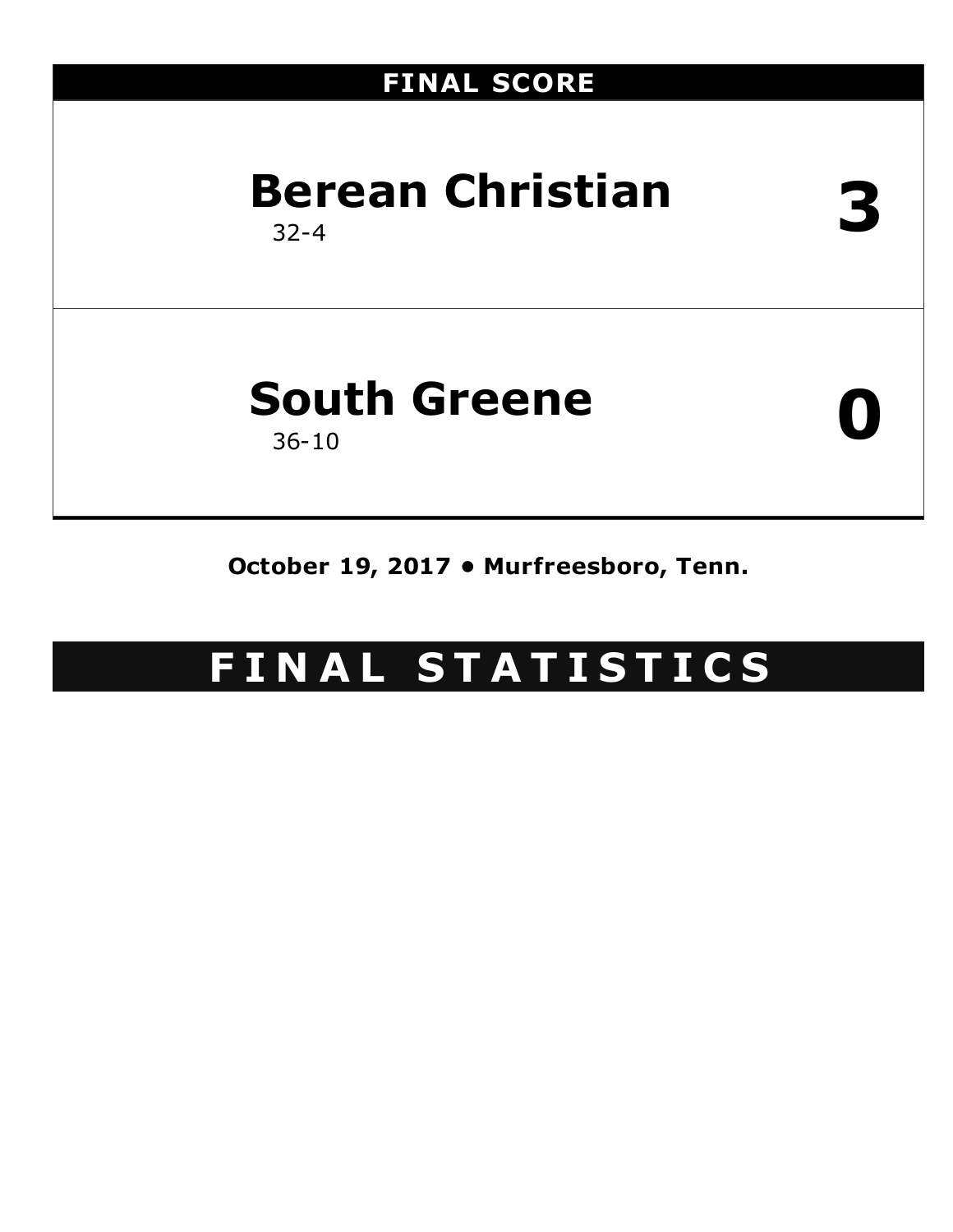#### **Class A Championship Official Volleyball Box Score (Final)**



|                   |                                             |           |   |                |                 | Attack             |                                                 |              | Serve          |                |                |                                 |              | <b>Block</b>   |              |                |                  |
|-------------------|---------------------------------------------|-----------|---|----------------|-----------------|--------------------|-------------------------------------------------|--------------|----------------|----------------|----------------|---------------------------------|--------------|----------------|--------------|----------------|------------------|
| ##                | <b>Berean Christian</b>                     |           | S | Κ              | Е               | <b>TA</b>          | Pct                                             | Ast          | SA             | <b>SE</b>      | <b>RE</b>      | Dig                             | <b>BS</b>    | <b>BA</b>      | <b>BE</b>    | <b>BHE</b>     | <b>Pts</b>       |
| 5                 | Mullins, Jada                               |           | 3 | 11             | $\overline{2}$  | 24                 | .375                                            | $\mathbf{1}$ | $\mathbf{1}$   | $\mathbf 0$    | $\Omega$       | 0                               | $\mathbf 0$  | 0              | $\Omega$     | $\mathbf{1}$   | 12.0             |
| 10                | Singleton, Amanda                           |           | 3 | $\mathbf{1}$   | $\mathbf{0}$    | $\overline{4}$     | .250                                            | 41           | $\mathbf{0}$   | $\mathbf{1}$   | $\mathbf{0}$   | $5\overline{)}$                 | $\mathbf{0}$ | $\mathbf{0}$   | $\Omega$     | $\mathbf{1}$   | 1.0              |
| 11                | Felts, Lily                                 |           | 3 | 34             | 8               | 57                 | .456                                            | $\Omega$     | $\mathbf{1}$   | 0              | 1              | $\overline{7}$                  | $\Omega$     | $\Omega$       | $\Omega$     | $\Omega$       | 35.0             |
| 12                | Cox, Rebecca                                |           | 3 | $\mathbf 0$    | $\mathbf{0}$    | $\mathbf{1}$       | .000                                            | 0            | $\pmb{0}$      | $\mathbf 0$    | $\mathbf 0$    | $\overline{2}$                  | $\mathbf{0}$ | $\mathbf{1}$   | $\mathbf{1}$ | $\pmb{0}$      | 0.5              |
| 18                | Murphy, Katelyn                             |           | 3 | $\overline{2}$ | 4               | 13                 | $-154$                                          | 0            | $\overline{2}$ | 3              | $\Omega$       | $\overline{7}$                  | $\mathbf 0$  | $\mathbf{1}$   | 0            | $\Omega$       | 4.5              |
| 22                | Manis, Maese                                |           | 3 | $\mathbf 0$    | $\Omega$        | $\mathbf 0$        | .000                                            | $\mathbf 0$  | $\overline{2}$ | $\overline{2}$ | $\mathbf{1}$   | $\overline{4}$                  | $\Omega$     | $\Omega$       | $\mathbf 0$  | $\Omega$       | 2.0              |
| 3                 | Kelley, Kara                                |           | 3 | 0              | $\Omega$        | $\Omega$           | .000                                            | 3            | 0              | $\mathbf{1}$   | $\mathbf{1}$   | 9                               | 0            | 0              | 0            | 0              | 0.0              |
|                   | Totals                                      |           | 3 | 48             | 14              | 99                 | .343                                            | 45           | 6              | $\overline{7}$ | $\overline{3}$ | 34                              | $\Omega$     | $\overline{2}$ | $\mathbf{1}$ | $\overline{2}$ | $\frac{1}{55.0}$ |
|                   | <b>TOTAL TEAM BLOCKS: 1.0</b>               |           |   |                |                 | SIDEOUT PCT: 75.4% |                                                 |              |                |                |                | <b>POINT SCORING PCT: 43.2%</b> |              |                |              |                |                  |
|                   |                                             |           |   |                |                 |                    |                                                 |              |                |                |                |                                 |              |                |              |                |                  |
|                   | <b>Team Attack By Set</b>                   |           |   |                |                 |                    |                                                 |              |                |                |                |                                 |              |                |              |                |                  |
| Set               | Е<br>ĸ                                      | <b>TA</b> |   | Pct            |                 | <b>GAME SCORES</b> |                                                 |              |                |                | 1              | $\mathbf{2}$                    | 3            |                |              |                | Records:         |
| $\mathbf{1}$      | 6<br>16                                     | 28<br>39  |   | .357<br>.256   |                 |                    | Berean Christian (3)                            |              |                |                | 25             | 25                              | 25           |                |              |                | $32 - 4$         |
| 2<br>3            | 15<br>5<br>3<br>17                          | 32        |   | .438           |                 |                    | South Greene (0)                                |              |                |                | 17             | 23                              | 16           |                |              |                | $36 - 10$        |
|                   |                                             |           |   |                |                 |                    |                                                 |              |                |                |                |                                 |              |                |              |                |                  |
|                   |                                             |           |   |                |                 | Attack             |                                                 |              | <b>Serve</b>   |                |                |                                 |              | <b>Block</b>   |              |                |                  |
| ##                | <b>South Greene</b>                         |           | s | Κ              | Е               | <b>TA</b>          | Pct                                             | Ast          | SA             | <b>SE</b>      | <b>RE</b>      | <b>Dig</b>                      | <b>BS</b>    | BA             | <b>BE</b>    | <b>BHE</b>     | <b>Pts</b>       |
|                   |                                             |           |   |                |                 |                    |                                                 |              |                |                |                |                                 |              |                |              |                |                  |
| 2                 | Wheele, Jaden                               |           | 3 | $\mathbf{1}$   | $\mathbf 0$     | $\overline{2}$     | .500                                            | 0            | $\mathbf 0$    | $\mathbf 0$    | 1              | $\mathbf 0$                     | $\mathbf{1}$ | 0              | $\mathbf 0$  | 0              | 2.0              |
| $\overline{4}$    | Williams, Morgan                            |           | 3 | $\pmb{0}$      | $\mathbf 0$     | $\mathbf{1}$       | .000                                            | 25           | $\mathbf 0$    | $\mathbf{1}$   | $\mathbf{0}$   | 3                               | $\mathbf 0$  | $\pmb{0}$      | $\mathbf 0$  | 3              | 0.0              |
| 10                | Gallihar, Jenna                             |           | 3 | 0              | $\mathbf 0$     | $\mathbf{1}$       | .000                                            | $\mathbf{1}$ | $\mathbf 0$    | 0              | $\Omega$       | $\overline{7}$                  | $\Omega$     | 0              | $\mathbf 0$  | $\Omega$       | 0.0              |
| 16                | Bailey, Harlee                              |           | 3 | $\mathbf{0}$   | $\mathbf{0}$    | $\mathbf{1}$       | .000                                            | $\mathbf 0$  | $\overline{2}$ | $\mathbf{1}$   | $\mathbf{0}$   | $\mathbf{1}$                    | $\mathbf{1}$ | $\mathbf 0$    | $\mathbf 0$  | $\mathbf{0}$   | 3.0              |
| 18                | Collins, Mercedes                           |           | 3 | 8              | 5               | 25                 | .120                                            | 0            | $\mathbf 0$    | $\mathbf{1}$   | $\overline{2}$ | 6                               | $\mathbf{1}$ | 0              | $\mathbf 0$  | $\mathbf{1}$   | 9.0              |
| 23                | Lamb, Taylor                                |           | 3 | 21             | $\overline{4}$  | 45                 | .378                                            | $\mathbf{0}$ | $\mathbf{1}$   | 3              | $\mathbf{1}$   | 12                              | $\mathbf 0$  | $\mathbf 0$    | $\mathbf 0$  | $\mathbf{0}$   | 22.0             |
| 22                | Wykle, Kinsley                              |           | 3 | 0              | $\mathbf{1}$    | $\overline{2}$     | $-0.500$                                        | $\mathbf{1}$ | 0              | 0              | $\overline{c}$ | 6                               | 0            | $\mathbf 0$    | 0            | 0              | 0.0              |
|                   | Totals                                      |           | 3 | 30             | 10 <sup>1</sup> | 77                 | .260                                            | 27           | 3              | 6              | 6              | 35                              | 3            | $\Omega$       | $\mathbf 0$  | $\overline{4}$ | 36.0             |
|                   | <b>TOTAL TEAM BLOCKS: 3.0</b>               |           |   |                |                 | SIDEOUT PCT: 56.8% |                                                 |              |                |                |                | <b>POINT SCORING PCT: 24.6%</b> |              |                |              |                |                  |
|                   |                                             |           |   |                |                 |                    |                                                 |              |                |                |                |                                 |              |                |              |                |                  |
|                   | <b>Team Attack By Set</b>                   |           |   |                |                 |                    |                                                 |              |                |                |                |                                 |              |                |              |                |                  |
| Set               | Е<br>Κ                                      | <b>TA</b> |   | Pct            |                 |                    | Site: Murphy Center (Murfreesboro, Tenn.)       |              |                |                |                |                                 |              |                |              |                |                  |
| $\mathbf{1}$<br>2 | $\overline{2}$<br>$\overline{9}$<br>5<br>11 | 24<br>31  |   | .292<br>.194   |                 | Referees:          | Date: 10/19/2017 - Attendance: 382 - Time: 1:08 |              |                |                |                |                                 |              |                |              |                |                  |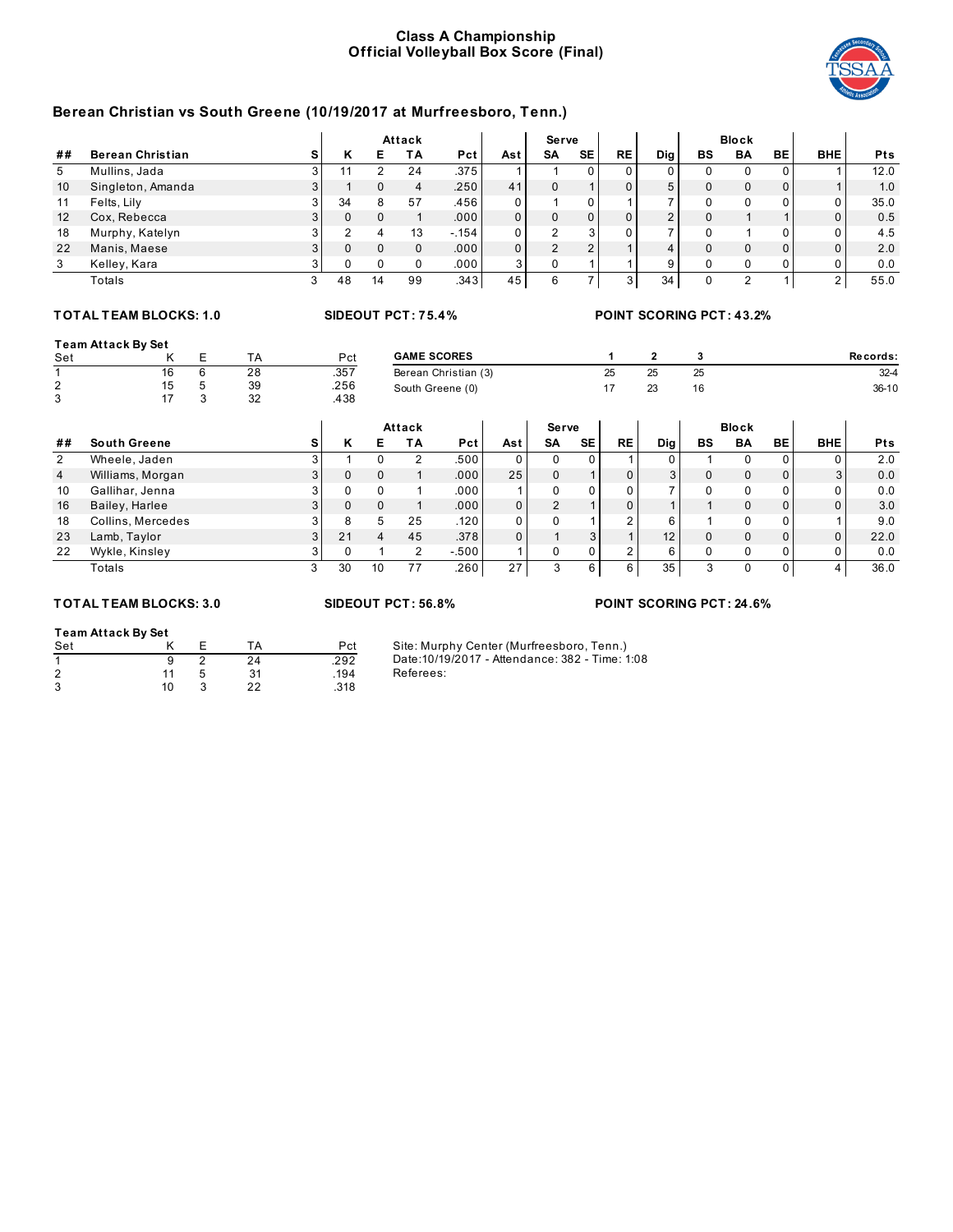#### **Class A Championship Play-by-Play Summary (1st set)**



| Score     | Plays: Set 1                                                                                                                         | <b>Serve</b>        | Point                 |
|-----------|--------------------------------------------------------------------------------------------------------------------------------------|---------------------|-----------------------|
|           | SOGREENE starters: Wheele, Jaden; Williams, Morgan; Gallihar, Jenna; Bailey, Harlee; Collins, Mercedes;                              |                     |                       |
|           | Lamb, Taylor; libero Wykle, Kinsley.                                                                                                 |                     |                       |
|           | BEREAN starters: Manis, Maese; Mullins, Jada; Singleton, Amanda; Felts, Lily; Cox, Rebecca; Murphy, Katelyn;<br>libero Kelley, Kara. |                     |                       |
| $1 - 0$   | [Manis, Maese] Kill by Felts, Lily (from Singleton, Amanda).                                                                         | S:BEREAN            | P:BEREAN              |
| $2 - 0$   | [Manis, Maese] Kill by Mullins, Jada.                                                                                                | S:BEREAN            | P:BEREAN              |
| $2 - 1$   | [Manis, Maese] Kill by Lamb, Taylor (from Williams, Morgan).                                                                         | S:BEREAN            | P:SOGREENE            |
| 3-1       | [Williams, Morgan] Kill by Mullins, Jada (from Singleton, Amanda).                                                                   | S:SOGREENE P:BEREAN |                       |
| $4 - 1$   | [Mullins, Jada] Service ace (Collins, Mercedes).                                                                                     | S:BEREAN            | P:BEREAN              |
| $4 - 2$   | [Mullins, Jada] Kill by Lamb, Taylor.                                                                                                | S:BEREAN            | P:SOGREENE            |
| $4 - 3$   | [Wykle, Kinsley] Attack error by Felts, Lily.                                                                                        |                     | S:SOGREENE P:SOGREENE |
| 4-4       | [Wykle, Kinsley] Attack error by Felts, Lily.                                                                                        |                     | S:SOGREENE P:SOGREENE |
| $5 - 4$   | [Wykle, Kinsley] Kill by Felts, Lily (from Singleton, Amanda).                                                                       | S:SOGREENE P:BEREAN |                       |
| 5-5       | [Singleton, Amanda] Kill by Lamb, Taylor (from Gallihar, Jenna).                                                                     | S:BEREAN            | P:SOGREENE            |
| $6 - 5$   | [Lamb, Taylor] Service error.                                                                                                        | S:SOGREENE P:BEREAN |                       |
| $6-6$     | [Felts, Lily] Kill by Collins, Mercedes (from Williams, Morgan).                                                                     | S:BEREAN            | P:SOGREENE            |
| $7 - 6$   | [Gallihar, Jenna] Kill by Felts, Lily (from Singleton, Amanda).                                                                      | S:SOGREENE P:BEREAN |                       |
| $8 - 6$   | [Kelley, Kara] Attack error by Wykle, Kinsley.                                                                                       | S:BEREAN            | P:BEREAN              |
| $8 - 7$   | [Kelley, Kara] Kill by Collins, Mercedes.                                                                                            | S:BEREAN            | P:SOGREENE            |
| $9 - 7$   | [Bailey, Harlee] Kill by Felts, Lily (from Singleton, Amanda).                                                                       | S:SOGREENE P:BEREAN |                       |
| $10 - 7$  | [Murphy, Katelyn] Service ace (Wheele, Jaden).                                                                                       | S:BEREAN            | P:BEREAN              |
| $11 - 7$  | [Murphy, Katelyn] Service ace (Lamb, Taylor).                                                                                        | S:BEREAN            | P:BEREAN              |
| $11 - 8$  | [Murphy, Katelyn] Service error.                                                                                                     | S:BEREAN            | P:SOGREENE            |
| $12 - 8$  | [Collins, Mercedes] Kill by Felts, Lily (from Singleton, Amanda).                                                                    | S:SOGREENE P:BEREAN |                       |
| $12 - 9$  | [Manis, Maese] Service error.                                                                                                        | S:BEREAN            | P:SOGREENE            |
| $13 - 9$  | [Williams, Morgan] Kill by Felts, Lily (from Singleton, Amanda).                                                                     | S:SOGREENE P:BEREAN |                       |
| $14-9$    | [Mullins, Jada] Ball handling error by Williams, Morgan.                                                                             | S:BEREAN            | P:BEREAN              |
| $15-9$    | [Mullins, Jada] Kill by Felts, Lily (from Mullins, Jada).                                                                            | S:BEREAN            | P:BEREAN              |
|           | Timeout South Greene.                                                                                                                | S:BEREAN            |                       |
| $16-9$    | [Mullins, Jada] Kill by Felts, Lily (from Singleton, Amanda).                                                                        | S:BEREAN            | P:BEREAN              |
| $16 - 10$ | [Mullins, Jada] Kill by Lamb, Taylor (from Williams, Morgan), block error by Cox, Rebecca.                                           | S:BEREAN            | P:SOGREENE            |
| $17 - 10$ | [Wykle, Kinsley] Kill by Felts, Lily (from Singleton, Amanda).                                                                       | S:SOGREENE P:BEREAN |                       |
| $17 - 11$ | [Singleton, Amanda] Kill by Lamb, Taylor (from Williams, Morgan).                                                                    | S:BEREAN            | P:SOGREENE            |
| $18 - 11$ | [Lamb, Taylor] Service error.                                                                                                        | S:SOGREENE P:BEREAN |                       |
| $18 - 12$ | [Felts, Lily] Attack error by Felts, Lily.                                                                                           | S:BEREAN            | P:SOGREENE            |
| $18 - 13$ | [Gallihar, Jenna] Attack error by Murphy, Katelyn.                                                                                   |                     | S:SOGREENE P:SOGREENE |
| $19 - 13$ | [Gallihar, Jenna] Kill by Felts, Lily (from Singleton, Amanda).                                                                      | S:SOGREENE P:BEREAN |                       |
| $20 - 13$ | [Kelley, Kara] Attack error by Collins, Mercedes.                                                                                    | S:BEREAN            | P:BEREAN              |
| $20 - 14$ | [Kelley, Kara] Attack error by Murphy, Katelyn (block by Collins, Mercedes).                                                         | S:BEREAN            | P:SOGREENE            |
| $20 - 15$ | [Bailey, Harlee] Attack error by Felts, Lily.                                                                                        |                     | S:SOGREENE P:SOGREENE |
| $21 - 15$ | [Bailey, Harlee] Kill by Mullins, Jada (from Singleton, Amanda).                                                                     | S:SOGREENE P:BEREAN |                       |
| $21 - 16$ | [Murphy, Katelyn] Kill by Collins, Mercedes (from Wykle, Kinsley).                                                                   | S:BEREAN            | P:SOGREENE            |
| $22 - 16$ | [Collins, Mercedes] Kill by Mullins, Jada (from Singleton, Amanda).                                                                  | S:SOGREENE P:BEREAN |                       |
| $23 - 16$ | [Manis, Maese] Bad set by Williams, Morgan.                                                                                          | S:BEREAN            | P:BEREAN              |
| $24 - 16$ | [Manis, Maese] Kill by Mullins, Jada (from Singleton, Amanda).                                                                       | S:BEREAN            | P:BEREAN              |
| $24 - 17$ | [Manis, Maese] Kill by Lamb, Taylor (from Williams, Morgan).                                                                         | S:BEREAN            | P:SOGREENE            |
| $25 - 17$ | [Williams, Morgan] Kill by Felts, Lily (from Singleton, Amanda).                                                                     | S:SOGREENE P:BEREAN |                       |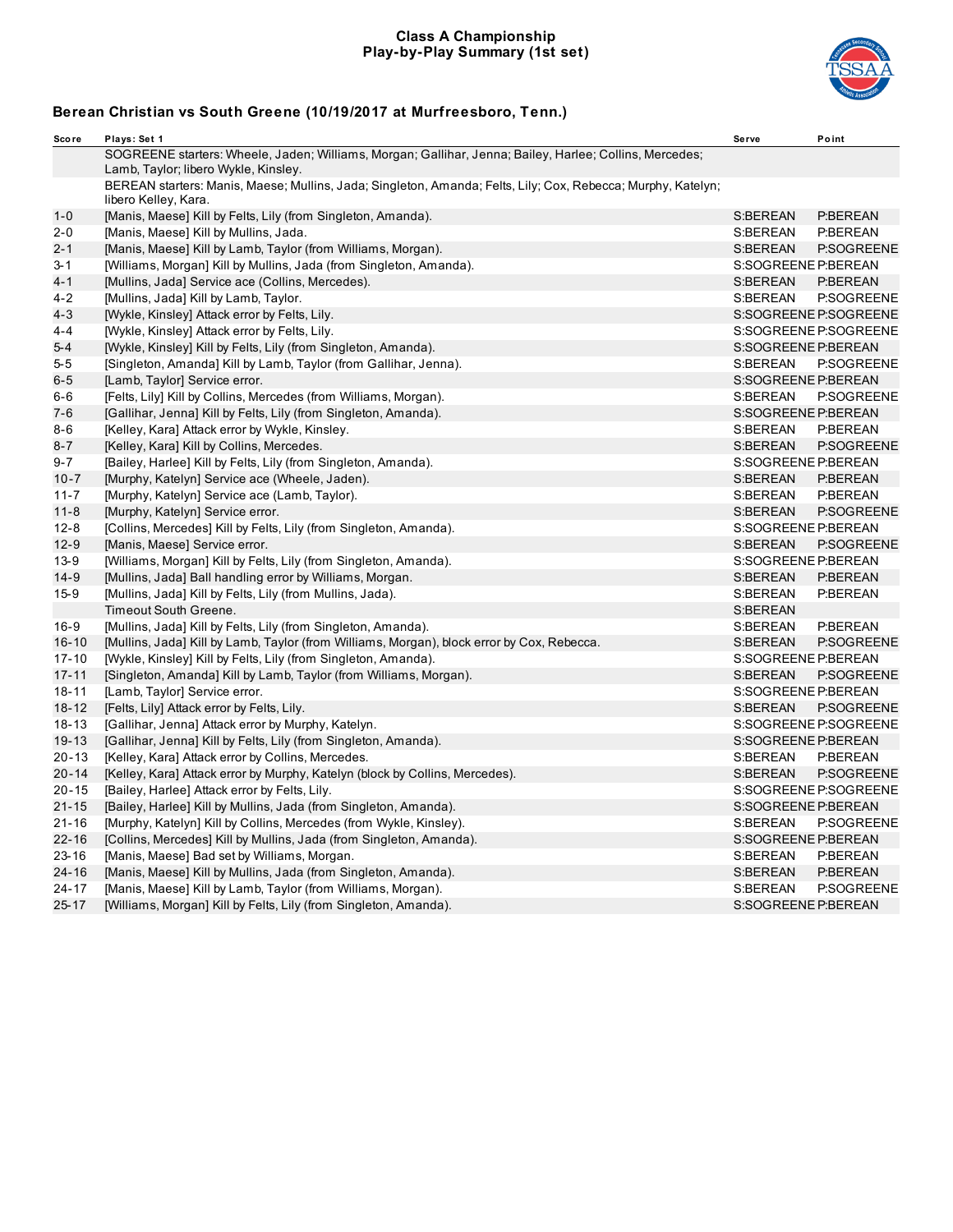#### **Class A Championship Play-by-Play Summary (2nd set)**



| Score     | Plays: Set 2                                                                                                                                    | Serve               | Point                 |
|-----------|-------------------------------------------------------------------------------------------------------------------------------------------------|---------------------|-----------------------|
|           | BEREAN starters: Felts, Lily; Mullins, Jada; Manis, Maese; Singleton, Amanda; Cox, Rebecca; Murphy, Katelyn;<br>libero Kelley, Kara.            |                     |                       |
|           | SOGREENE starters: Collins, Mercedes; Lamb, Taylor; Gallihar, Jenna; Williams, Morgan; Bailey, Harlee;<br>Wheele, Jaden; libero Wykle, Kinsley. |                     |                       |
| $1 - 0$   | [Collins, Mercedes] Ball handling error by Williams, Morgan.                                                                                    | S:SOGREENE P:BEREAN |                       |
| $1 - 1$   | [Mullins, Jada] Kill by Lamb, Taylor (from Williams, Morgan).                                                                                   | S:BEREAN            | P:SOGREENE            |
| $2 - 1$   | [Williams, Morgan] Attack error by Lamb, Taylor.                                                                                                | S:SOGREENE P:BEREAN |                       |
| $2 - 2$   | [Singleton, Amanda] Kill by Lamb, Taylor (from Williams, Morgan).                                                                               | S:BEREAN            | P:SOGREENE            |
| $3 - 2$   | [Bailey, Harlee] Kill by Felts, Lily (from Singleton, Amanda).                                                                                  | S:SOGREENE P:BEREAN |                       |
| $4 - 2$   | [Felts, Lily] Kill by Murphy, Katelyn (from Singleton, Amanda).                                                                                 | S:BEREAN            | P:BEREAN              |
| $4 - 3$   | [Felts, Lily] Kill by Lamb, Taylor (from Williams, Morgan).                                                                                     | S:BEREAN            | P:SOGREENE            |
| $4 - 4$   | [Lamb, Taylor] Kill by Lamb, Taylor.                                                                                                            |                     | S:SOGREENE P:SOGREENE |
| $4 - 5$   | [Lamb, Taylor] Kill by Collins, Mercedes (from Williams, Morgan).                                                                               |                     | S:SOGREENE P:SOGREENE |
| $5-5$     | [Lamb, Taylor] Service error.                                                                                                                   | S:SOGREENE P:BEREAN |                       |
| $6 - 5$   | [Kelley, Kara] Attack error by Collins, Mercedes.                                                                                               | S:BEREAN            | P:BEREAN              |
| $6-6$     | [Kelley, Kara] Service error.                                                                                                                   | S:BEREAN            | P:SOGREENE            |
| $7 - 6$   | [Gallihar, Jenna] Kill by Mullins, Jada (from Singleton, Amanda).                                                                               | S:SOGREENE P:BEREAN |                       |
| 7-7       | [Murphy, Katelyn] Service error.                                                                                                                | S:BEREAN            | P:SOGREENE            |
| $7 - 8$   | [Wykle, Kinsley] Kill by Collins, Mercedes (from Williams, Morgan).                                                                             |                     | S:SOGREENE P:SOGREENE |
| $8 - 8$   | [Wykle, Kinsley] Kill by Felts, Lily (from Singleton, Amanda).                                                                                  | S:SOGREENE P:BEREAN |                       |
| $9 - 8$   | [Manis, Maese] Kill by Mullins, Jada (from Singleton, Amanda).                                                                                  | S:BEREAN            | P:BEREAN              |
| $9 - 9$   | [Manis, Maese] Attack error by Felts, Lily (block by Bailey, Harlee).                                                                           | S:BEREAN            | P:SOGREENE            |
| $10 - 9$  | [Collins, Mercedes] Service error.                                                                                                              | S:SOGREENE P:BEREAN |                       |
| $10 - 10$ | [Mullins, Jada] Kill by Lamb, Taylor (from Williams, Morgan).                                                                                   | S:BEREAN            | P:SOGREENE            |
| $11 - 10$ | [Williams, Morgan] Kill by Felts, Lily (from Singleton, Amanda).                                                                                | S:SOGREENE P:BEREAN |                       |
| $12 - 10$ | [Singleton, Amanda] Kill by Felts, Lily (from Kelley, Kara).                                                                                    | S:BEREAN            | P:BEREAN              |
| $12 - 11$ | [Singleton, Amanda] Kill by Lamb, Taylor (from Williams, Morgan).                                                                               | S:BEREAN            | P:SOGREENE            |
| $13 - 11$ | [Bailey, Harlee] Kill by Felts, Lily (from Singleton, Amanda).                                                                                  | S:SOGREENE P:BEREAN |                       |
| $13 - 12$ | [Felts, Lily] Kill by Lamb, Taylor (from Williams, Morgan).                                                                                     | S:BEREAN            | P:SOGREENE            |
| $13 - 13$ | [Lamb, Taylor] Service ace (Felts, Lily).                                                                                                       |                     | S:SOGREENE P:SOGREENE |
| $13 - 14$ | [Lamb, Taylor] Attack error by Murphy, Katelyn.                                                                                                 |                     | S:SOGREENE P:SOGREENE |
| $14 - 14$ | [Lamb, Taylor] Kill by Felts, Lily (from Singleton, Amanda).                                                                                    | S:SOGREENE P:BEREAN |                       |
| $15 - 14$ | [Kelley, Kara] Attack error by Collins, Mercedes.                                                                                               | S:BEREAN            | P:BEREAN              |
| $15 - 15$ | [Kelley, Kara] Kill by Lamb, Taylor (from Williams, Morgan).                                                                                    | S:BEREAN            | P:SOGREENE            |
| $16 - 15$ | [Gallihar, Jenna] Ball handling error by Collins, Mercedes.                                                                                     | S:SOGREENE P:BEREAN |                       |
| $16 - 16$ | [Murphy, Katelyn] Service error.                                                                                                                | S:BEREAN            | P:SOGREENE            |
| $17 - 16$ | [Wykle, Kinsley] Kill by Mullins, Jada (from Singleton, Amanda).                                                                                | S:SOGREENE P:BEREAN |                       |
| $17 - 17$ | [Manis, Maese] Service error.                                                                                                                   | S:BEREAN            | P:SOGREENE            |
| $17 - 18$ | [Collins, Mercedes] Attack error by Felts, Lily.                                                                                                |                     | S:SOGREENE P:SOGREENE |
| $17 - 19$ | [Collins, Mercedes] Attack error by Felts, Lily.                                                                                                |                     | S:SOGREENE P:SOGREENE |
|           | Timeout Berean Christian.                                                                                                                       | S:SOGREENE          |                       |
| 18-19     | [Collins, Mercedes] Kill by Felts, Lily (from Singleton, Amanda).                                                                               | S:SOGREENE P:BEREAN |                       |
| 18-20     | [Mullins, Jada] Kill by Lamb, Taylor (from Williams, Morgan).                                                                                   | S:BEREAN            | P:SOGREENE            |
| 19-20     | [Williams, Morgan] Kill by Felts, Lily (from Singleton, Amanda).                                                                                | S:SOGREENE P:BEREAN |                       |
| $20 - 20$ | [Singleton, Amanda] Kill by Felts, Lily (from Singleton, Amanda).                                                                               | S:BEREAN            | P:BEREAN              |
| $20 - 21$ | [Singleton, Amanda] Service error.                                                                                                              | S:BEREAN            | P:SOGREENE            |
| $21 - 21$ | [Bailey, Harlee] Kill by Felts, Lily (from Kelley, Kara).                                                                                       | S:SOGREENE P:BEREAN |                       |
| $22 - 21$ | [Felts, Lily] Attack error by Lamb, Taylor (block by Cox, Rebecca; Murphy, Katelyn).                                                            | S:BEREAN            | P:BEREAN              |
| $23 - 21$ | [Felts, Lily] Service ace (Wykle, Kinsley).                                                                                                     | S:BEREAN            | P:BEREAN              |
|           | Timeout South Greene.                                                                                                                           | S:BEREAN            |                       |
| 23-22     | [Felts, Lily] Attack error by Felts, Lily (block by Wheele, Jaden).                                                                             | S:BEREAN            | P:SOGREENE            |
| 24-22     | [Lamb, Taylor] Attack error by Collins, Mercedes.                                                                                               | S:SOGREENE P:BEREAN |                       |
| 24-23     | [Kelley, Kara] Ball handling error by Mullins, Jada.                                                                                            | S:BEREAN            | P:SOGREENE            |
| 25-23     | [Gallihar, Jenna] Kill by Murphy, Katelyn (from Singleton, Amanda).                                                                             | S:SOGREENE P:BEREAN |                       |